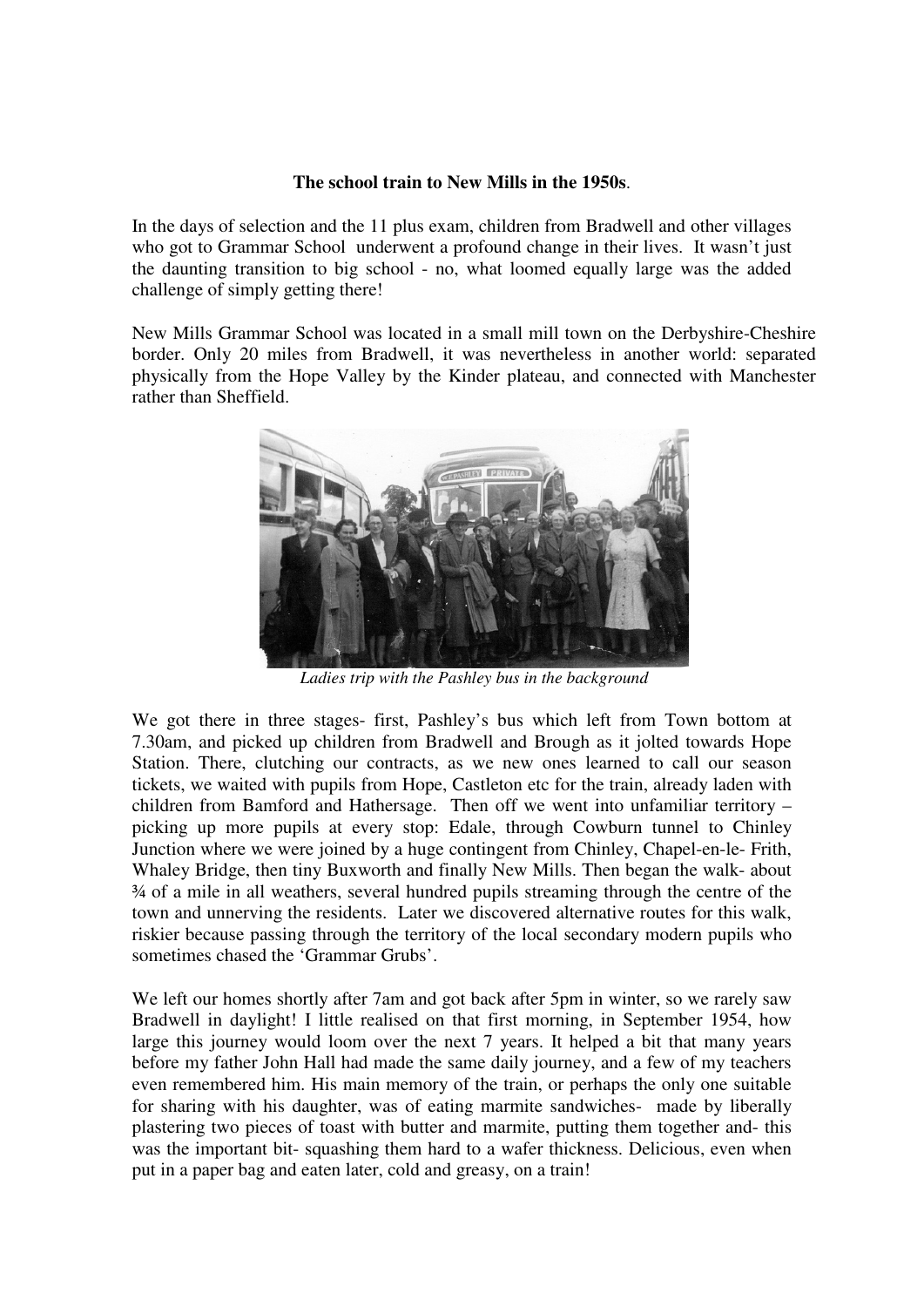For the first few years, the train was pulled by a glorious steam locomotive, sometimes with a name. Here the glory ended: carriages were small, grim and corridorless, divided into compartments holding about 10 pupils, or in pairs linked by a connecting door. They were old fashioned even by the standards of the time- lots of dark wood and shiny hard upholstery, adorned with gloomy etchings of the Lake District. We didn't have free access to toilets until the advent of diesels. I suspect the railway sensibly used their oldest rolling stock for the school train!

There were no teachers on the train and supervision was theoretically in the hands of a few older pupils and in an emergency, the guard. Girls and boys were separated and civilians, as we called ordinary mortals, travelled in their own section, in better carriages. Locked doors maintained the segregation. Inside our little enclosed world a tribal society ruled, mainly benign, but occasionally for younger members reminiscent of the Lord of the Flies. I soon realised that it was important not to stand out, so I decided to discard the thick dark brown lisle stockings which my mother had me wear for warmth in winter, and a pair of cotton ankle socks was smuggled into my pocket for changing into en route.

Terrifying tales circulated of 'new bugs' being hung out of the window by their ankles in the tunnel .They was mostly apocryphal, but I did undergo the lesser ordeal of having my head , trapped by the window, outside in the tunnel- soon learning to keep my eyes tight shut against the shower of fine grit. Sometimes the lights went out in the tunnel, which added to the fun.

The journey gave great opportunities for eccentric behaviour, and feuds and strange crazes ran their course. As today there was a lot of eating and drinking, usually of innocuous sweets and soft drinks bought at the tiny shop on the hill down to the station, though one girl solaced her journey home with a bottle of orange juice heavily laced with vodka, selling sips to her cronies. One term some of the girls learned how to make themselves pass out by hyperventilating. Less pernicious activities included card schools, doing homework, (there was a brisk trade in maths answers), jacks (tricky in the moving train), reading and gossiping. There were no mobile phones or MP3 players. But listening was very instructive, and I learned a lot of new things, some frankly unbelievable, and some interesting new words.

The journey in Winter held extra excitements. Huge icicles hung down in the mouth of Cowburn tunnel and drifts of snow sometimes built up in the entrance. Occasionally, we would be waiting and shivering on Hope station when a message that the tunnel was blocked was phoned in from Edale or Chinley, and we'd go gleefully home. If no bus could get down from Bradwell, we'd form a single file and forge through the snow with the little ones in the rear like the page boy in Good King Wenceslas. Once we all got off at Edale, having convinced ourselves that the snow was so heavy that though we might get to New Mills we wouldn't be able to get back!

Being on opposite sides of the Kinder plateau, the weather in New Mills and the valley could be very different. If the weather deteriorated in the valley during the day, trusted parents would phone the school and the exciting message would come round the classrooms that all travellers on the Hope Valley train should get to the station as soon as possible, as a train was coming to take them home before the line was blocked.